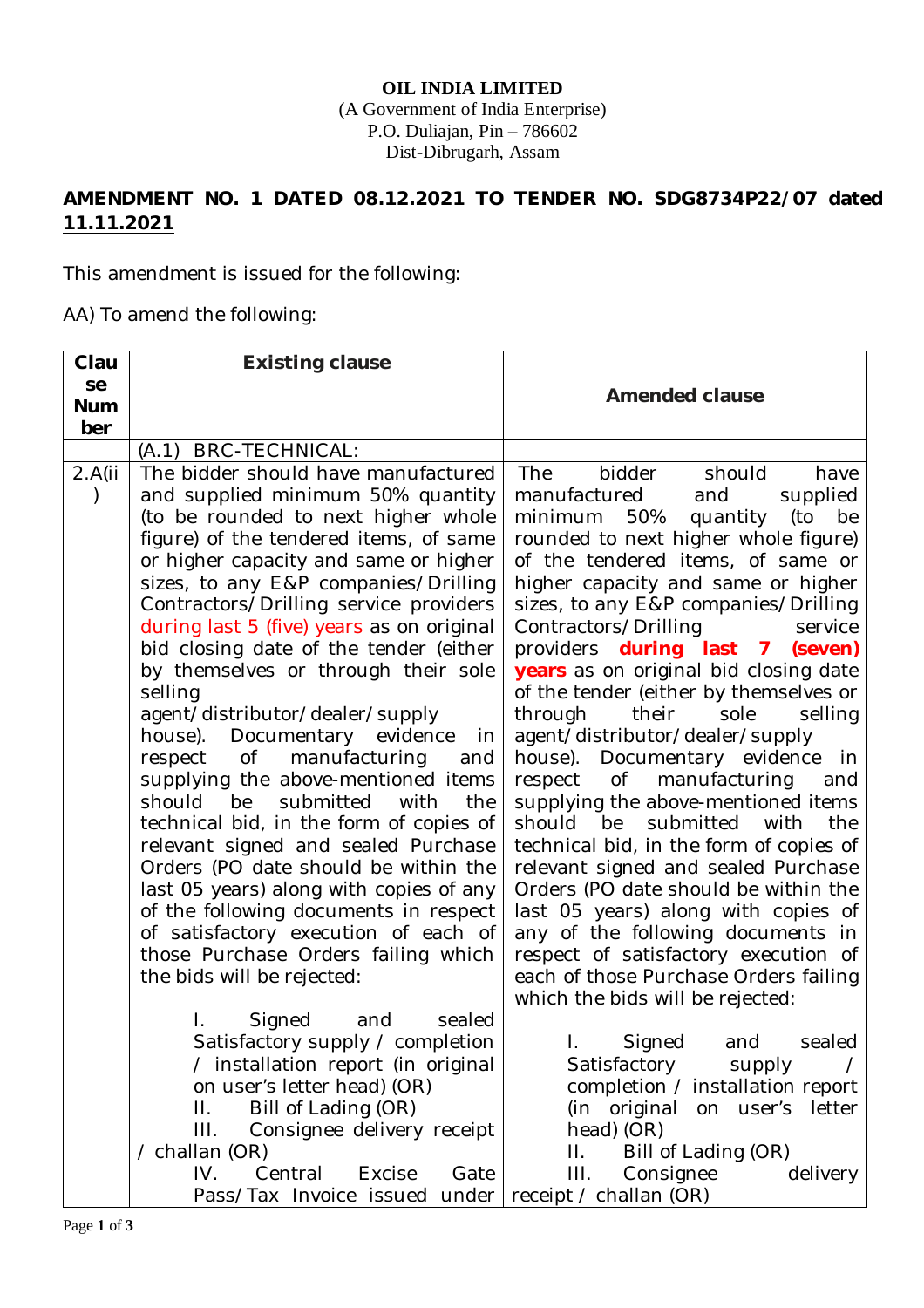| relevant rules<br>$\circ$ of<br>Central<br>IV. Central Excise                                                                                                          | Gate     |
|------------------------------------------------------------------------------------------------------------------------------------------------------------------------|----------|
| Excise/Vat.<br>Pass/Tax Invoice issued under                                                                                                                           |          |
| V. Commercial Invoice/ Payment<br>0f<br>relevant<br>rules<br>Invoice.<br>Excise/Vat.                                                                                   | Central  |
| V.<br>Commercial                                                                                                                                                       | Invoice/ |
| Payment Invoice.                                                                                                                                                       |          |
| Documentary evidence in respect of<br>2.B.<br>Documentary evidence in respect of                                                                                       |          |
| VI<br>bidder's own supply experience of<br>bidder's own supply experience<br>0f                                                                                        |          |
| supplying minimum 25% quantity (to<br>supplying minimum 25% quantity (to                                                                                               |          |
| be rounded to next higher whole<br>be rounded to next higher whole                                                                                                     |          |
| figure) of the tendered items, of same<br>figure) of the tendered items, of same<br>or higher capacity and same or higher<br>or higher capacity and same or            |          |
| sizes, during last 5 (five) years as on<br>higher sizes, during last 7 (seven)                                                                                         |          |
| original bid closing date of the tender<br>years as on original bid closing date                                                                                       |          |
| as specified in the para 2.A.(ii).<br>of the tender as specified in the para                                                                                           |          |
| 2.A.(ii).                                                                                                                                                              |          |
| If the bidder is a manufacturer and<br>3.0<br>If the bidder is a manufacturer and                                                                                      |          |
| has supplied minimum 25% quantity<br>has supplied minimum 25% quantity                                                                                                 |          |
| (to be rounded to next higher whole<br>(to be rounded to next higher whole<br>figure) of the tendered items (of same<br>figure) of the tendered items (of same         |          |
| or higher capacity and same or higher<br>or higher capacity and same or                                                                                                |          |
| sizes) to OIL during last 5 (five) years<br>higher sizes) to OIL during last 7                                                                                         |          |
| as on original bid closing date of the<br>(seven) years as on original bid                                                                                             |          |
| closing date of the tender either by<br>tender either by themselves or                                                                                                 |          |
| themselves or through their sole<br>through<br>their<br>sole<br>selling                                                                                                |          |
| agent/distributor/dealer/supply<br>selling                                                                                                                             |          |
| house and whose past performance<br>agent/distributor/dealer/supply<br>has been satisfactory, the bidder need<br>house and whose past performance                      |          |
| has been satisfactory, the bidder<br>not satisfy Clause 2.A. ii.<br>In this                                                                                            |          |
| need not satisfy Clause 2.A. ii. In<br>situation the bidder shall have to                                                                                              |          |
| this situation the bidder shall have to<br>indicate the Purchase Order (P.O.)                                                                                          |          |
| Nos. of OIL in their technical bid<br>indicate the Purchase Order (P.O.)                                                                                               |          |
| Nos. of OIL in their technical bid.                                                                                                                                    |          |
| 4.0<br>If the bidder is sole selling agent /<br>If the bidder is sole selling agent /<br>distributor / dealer / supply house of<br>distributor / dealer / supply house |          |
| any manufacturer and has submitted<br>of any manufacturer and                                                                                                          | has      |
| bid of the manufacturer who has<br>submitted bid of the manufacturer                                                                                                   |          |
| supplied minimum 25% quantity (to<br>who has supplied minimum 25%                                                                                                      |          |
| be rounded to next higher whole<br>quantity (to be rounded to next                                                                                                     |          |
| figure) of the tendered items (of same<br>higher whole figure) of the tendered                                                                                         |          |
| or higher capacity and same or higher<br>items (of same or higher capacity and                                                                                         |          |
| sizes) to OIL during last 5 (five) years<br>same or higher sizes) to OIL during<br>as on original bid closing date of the<br>last 7 (seven) years as on original       |          |
| tender either by themselves or<br>bid closing date of the tender either                                                                                                |          |
| by themselves or through their sole<br>through<br>their<br>sole<br>selling                                                                                             |          |
| agent/distributor/dealer/supply<br>selling                                                                                                                             |          |
| house and whose past performance<br>agent/distributor/dealer/supply                                                                                                    |          |
| house and whose past performance<br>been<br>satisfactory,<br>has<br>the                                                                                                |          |
| manufacturer need not satisfy Clause<br>satisfactory,<br>been<br>has                                                                                                   | the      |
| 2.A. ii. In this situation the bidder<br>manufacturer need<br>not                                                                                                      | satisfy  |